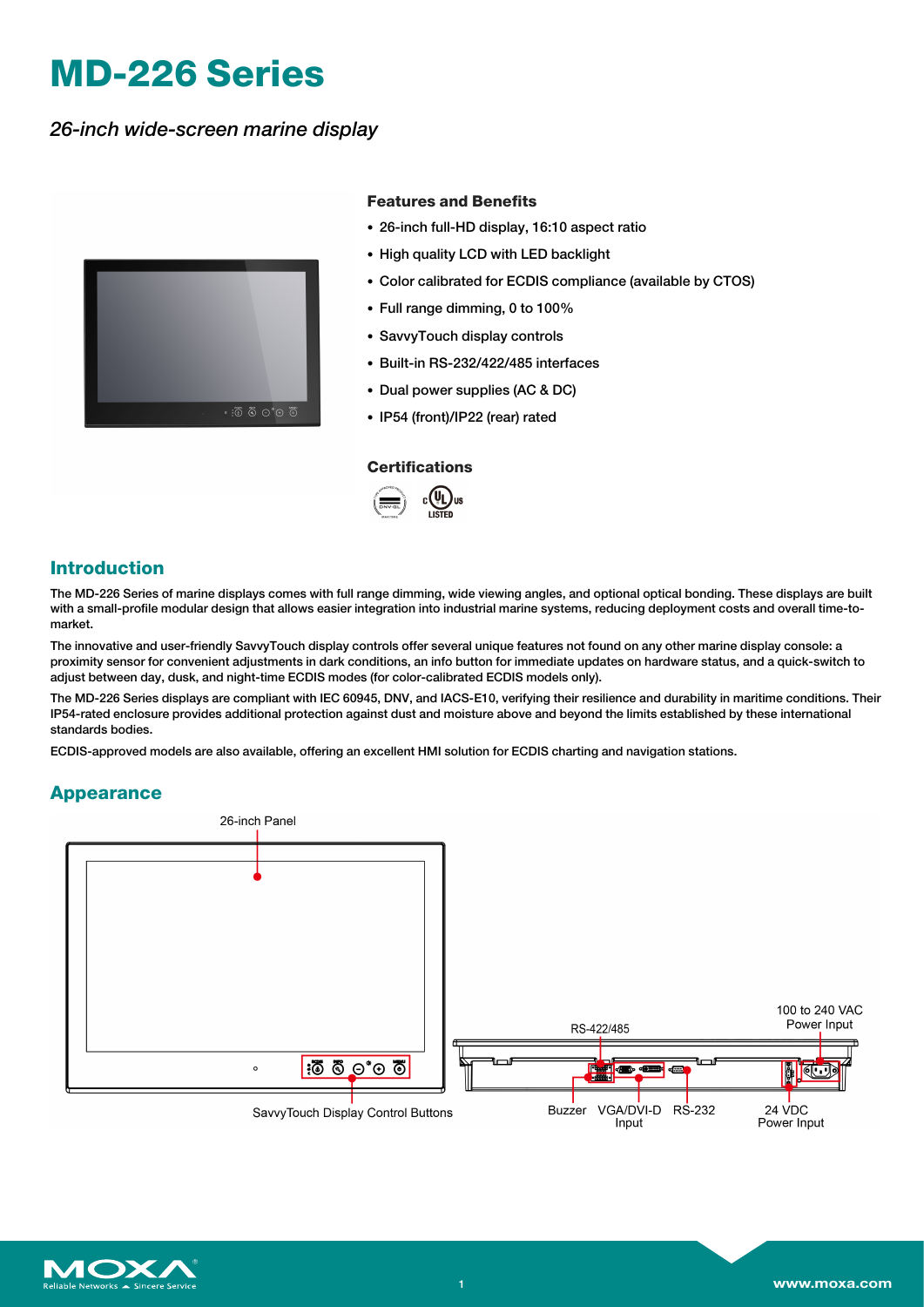# **Specifications**

| <b>Computer Interface</b>           |                                                                                                     |
|-------------------------------------|-----------------------------------------------------------------------------------------------------|
| <b>Serial Ports</b>                 | RS-232 ports x 1 (DB9 male)<br>RS-232/422/485 ports x 1, software-selectable (terminal block)       |
| Video Input                         | DVI-D x 1, 29-pin DVI-D connectors (female)<br>VGA x 1, 15-pin D-sub connector (female)             |
| <b>Display</b>                      |                                                                                                     |
| <b>Active Display Area</b>          | 550.08 (H) x 343.8 (V) mm                                                                           |
| <b>Aspect Ratio</b>                 | 16:10                                                                                               |
| <b>Contrast Ratio</b>               | 1500:1                                                                                              |
| <b>Light Intensity (Brightness)</b> | 300 cd/m <sup>2</sup>                                                                               |
| Max. No. of Colors                  | 16.7M (8-bit/color)                                                                                 |
| <b>Panel Size</b>                   | 26-inch viewable image                                                                              |
| Panel Type                          | <b>MVA</b>                                                                                          |
| Pixel Pitch (RGB)                   | 0.2865 (H) x 0.2865 (V) mm                                                                          |
| <b>Pixels</b>                       | 1920 x 1200                                                                                         |
| Response Time                       | 15 ms (gray to gray)                                                                                |
| <b>Viewing Angles</b>               | 176°/176°                                                                                           |
| Serial Interface                    |                                                                                                     |
| <b>Baudrate</b>                     | 50 bps to 115.2 kbps                                                                                |
| Data Bits                           | 5, 6, 7, 8                                                                                          |
| <b>Flow Control</b>                 | RTS/CTS, XON/XOFF, ADDC® (automatic data direction control) for RS-485, RTS<br>Toggle (RS-232 only) |
| Parity                              | None, Even, Odd, Space, Mark                                                                        |
| <b>Stop Bits</b>                    | 1, 1.5, 2                                                                                           |
| <b>Serial Signals</b>               |                                                                                                     |
| <b>RS-232</b>                       | TxD, RxD, RTS, CTS, DTR, DSR, DCD, GND                                                              |
| <b>RS-422</b>                       | Tx+, Tx-, Rx+, Rx-, GND                                                                             |
| RS-485-2w                           | Data+, Data-, GND                                                                                   |
| <b>RS-485-4w</b>                    | Tx+, Tx-, Rx+, Rx-, GND                                                                             |
| <b>Power Parameters</b>             |                                                                                                     |
| Input Voltage                       | 100 to 240 VAC, 24 VDC (18 to 30 V)                                                                 |
| <b>Physical Characteristics</b>     |                                                                                                     |
| Housing                             | Metal                                                                                               |
| <b>IP Rating</b>                    | IP54, front<br>IP20, rear                                                                           |
| <b>Dimensions</b>                   | 621 x 444 x 90 mm (24.45 x 17.48 x 3.57 in)                                                         |

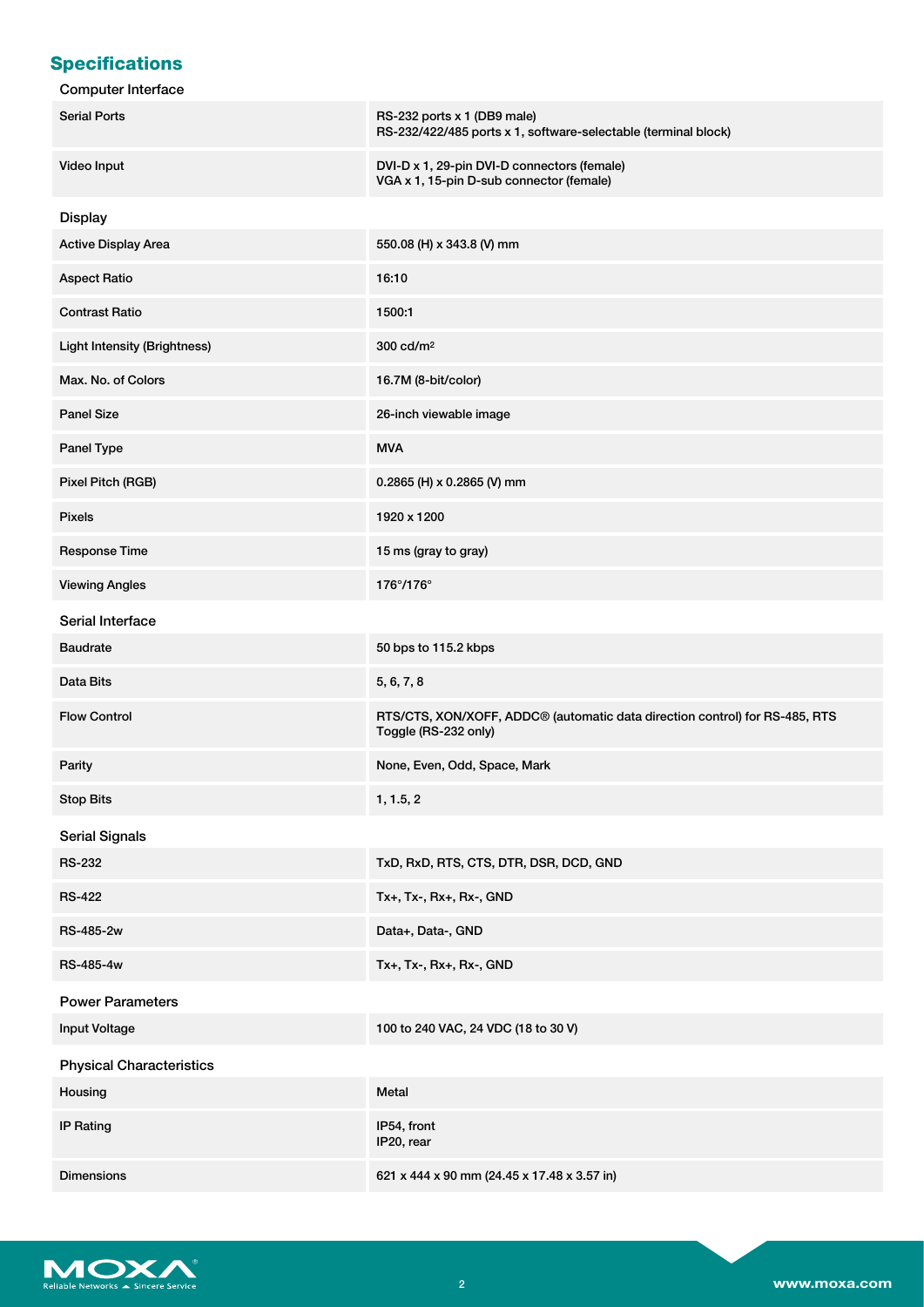| Weight                                 | 12,650 g (27.89 lb)                                                                                                                                                                                                   |
|----------------------------------------|-----------------------------------------------------------------------------------------------------------------------------------------------------------------------------------------------------------------------|
| Installation                           | Desktop, Panel mounting, VESA mounting                                                                                                                                                                                |
| <b>Environmental Limits</b>            |                                                                                                                                                                                                                       |
| <b>Operating Temperature</b>           | -15 to 55 $^{\circ}$ C (5 to 131 $^{\circ}$ F)                                                                                                                                                                        |
| Storage Temperature (package included) | $-20$ to 60 $^{\circ}$ C (-4 to 140 $^{\circ}$ F)                                                                                                                                                                     |
| <b>Ambient Relative Humidity</b>       | 5 to 95% (non-condensing)                                                                                                                                                                                             |
| <b>Standards and Certifications</b>    |                                                                                                                                                                                                                       |
| <b>EMC</b>                             | EN 55032/24                                                                                                                                                                                                           |
| <b>EMI</b>                             | CISPR 32, FCC Part 15B Class A                                                                                                                                                                                        |
| <b>EMS</b>                             | IEC 61000-4-2 ESD: Contact: 4 kV; Air: 8 kV<br>IEC 61000-4-3 RS: 80 MHz to 1 GHz: 3 V/m<br>IEC 61000-4-4 EFT: Power: 1 kV; Signal: 0.5 kV<br>IEC 61000-4-5 Surge: Power: 2 kV; Signal: 1 kV<br>IEC 61000-4-6 CS: 10 V |
| Maritime                               | ABS, CCS, DNV-GL, IEC 60945                                                                                                                                                                                           |
| Safety                                 | UL 60950-1                                                                                                                                                                                                            |
| Warranty                               |                                                                                                                                                                                                                       |
| <b>Warranty Period</b>                 | LCD: 1 year<br>System: 3 years                                                                                                                                                                                        |
| <b>Details</b>                         | See www.moxa.com/warranty                                                                                                                                                                                             |
| Package Contents                       |                                                                                                                                                                                                                       |
| <b>Device</b>                          | 1 x MD-226 Series display                                                                                                                                                                                             |
| Cable                                  | 1 x DVI-D cable<br>1 x VGA                                                                                                                                                                                            |
| <b>Installation Kit</b>                | 1 x terminal block, 2-pin<br>1 x terminal block, 5-pin                                                                                                                                                                |
| Documentation                          | 1 x document and software CD<br>1 x quick installation guide<br>1 x warranty card                                                                                                                                     |